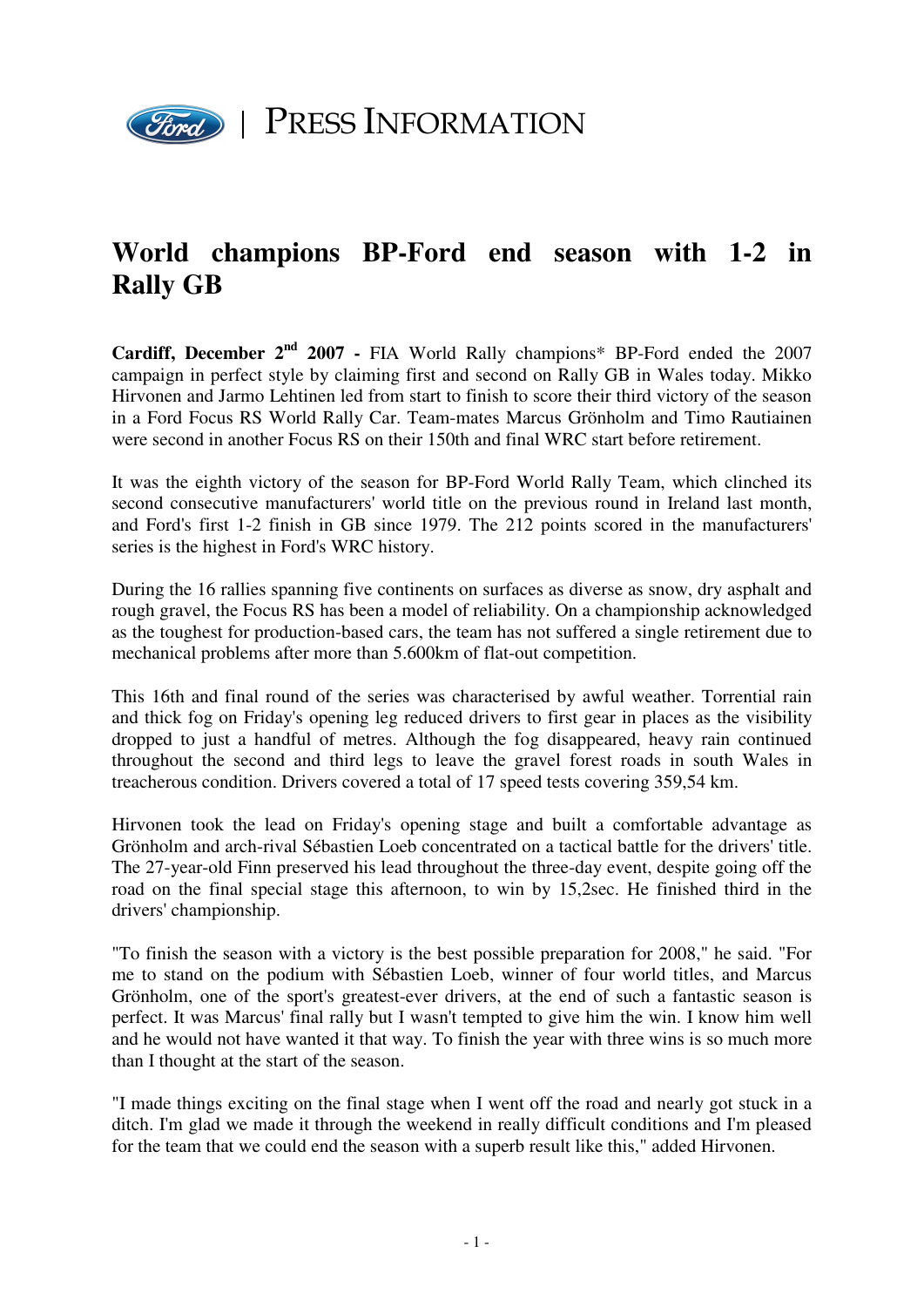

Grönholm's thoughts were concentrated on a third drivers' world title but to achieve that he was reliant on Loeb encountering problems. So the 39-year-old Finn drove at a pace that put him in a position to capitalise on any troubles for the Frenchman, but one that was also riskfree. He settled into second on the opening morning and remained there throughout. Grönholm won the super special stage inside Cardiff's Millennium Stadium last night in front of a 26.500 crowd and was given a standing ovation there by fans in recognition of an outstanding career that brought two drivers' titles and 30 WRC wins.

"We were both very emotional at the end of the final stage," said Grönholm, who was runnerup in the drivers' championship. "To end my career in a team like this is a wonderful feeling. I've enjoyed two years at Ford with almost no problems and had a great car to drive. Although I'm disappointed that I couldn't win the championship, it was clear before I started this rally that it would be difficult.

"This was an incredibly hard weekend. Driving in fog, rain and darkness at the same time was so difficult and as I'm newly-retired, I'm so happy that I don't have to drive in those conditions any more! I did all I could but it wasn't here that I missed out on the title, it was when I crashed on the previous round in Ireland," he added.

BP-Ford team director Malcolm Wilson was delighted with his team's end to the season. "Mikko and Marcus could not have done any better. We've won every gravel event since May and to end the year with a 1-2 finish is a perfect result. Mikko drove a great rally but sadly Marcus didn't win the drivers' championship on his final event. It was a great season for the sport with a thrilling battle for the drivers' title that went down to the final round."

Ford TeamRS director Jost Capito celebrated his final rally in charge of the team. "It's fantastic to end a season in which Ford has again won the manufacturers' world title with a double podium. I'm sorry Marcus and Timo couldn't finish their career with a third world title, but it's great that Mikko and Jarmo are proving themselves ready to challenge for top honours next year. The targets set for our four-year programme with the new-generation Ford Focus have been achieved in just three years, and that's the ideal way to hand over my responsibilities and take on new challenges in the company."

The world's first mud message, spelling out 'WE DID IT!' in letters replicating the tyre tracks from BP-Ford's Focus RS was created alongside yesterday's Halfway stage to celebrate the team's manufacturers' title. The message was written in letters made of mud, 10 m tall and stretching across 65 m of hillside, to thank those that were involved in this year's success. To mark Grönholm's retirement, BP Ultimate and Ford teamed up to create a sea of Marcuses, by handing out 5.000 specially-made Grönholm face masks to fans during the event.